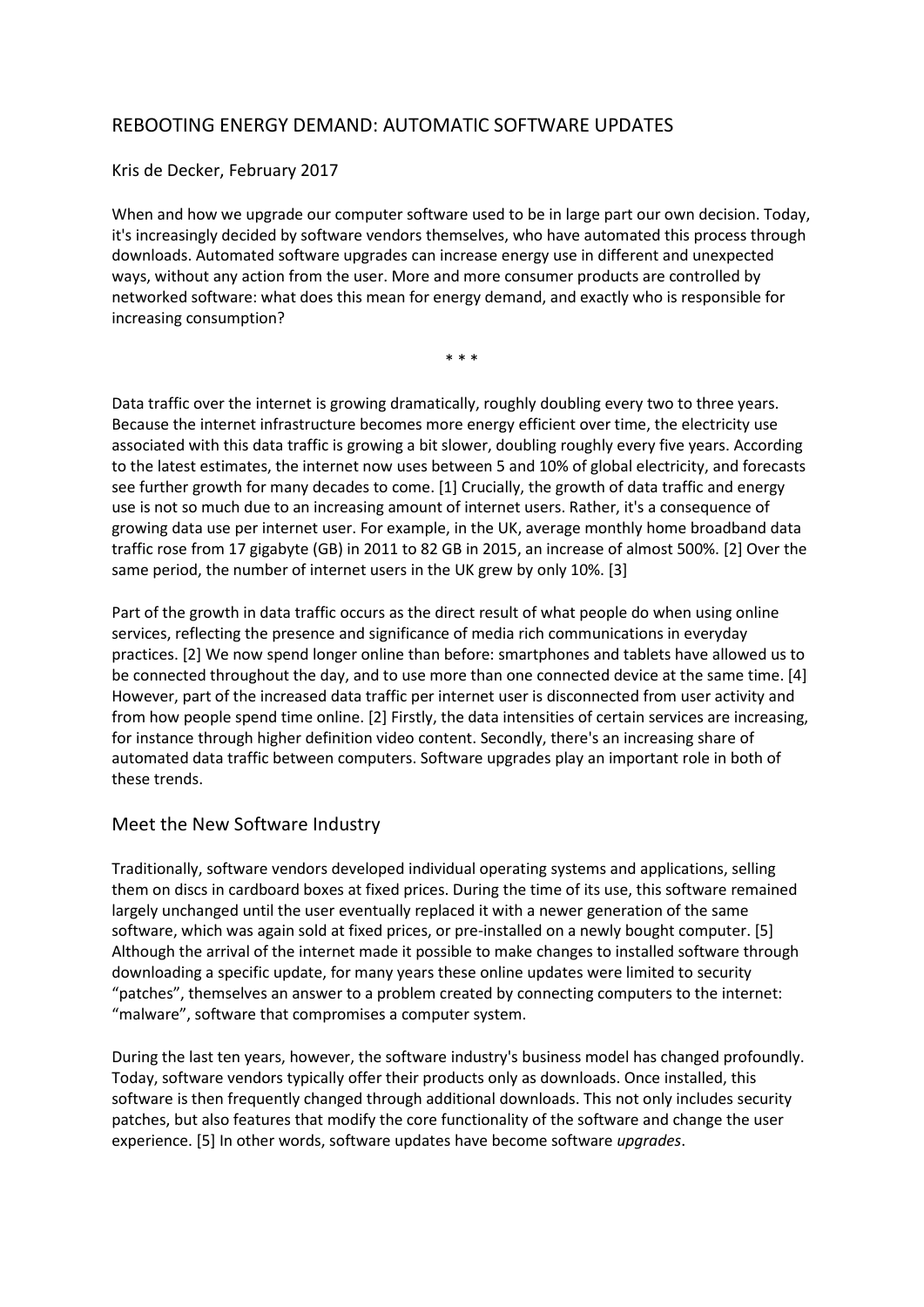The new approach was pioneered on a large scale by smartphones and tablet computers. In 2007 and 2010, Apple introduced the *iPhone* and the *iPad*, respectively. The operating system of these mobile devices (Apple iOS) and the applications that run on it are regularly upgraded through software downloads. In the last few years, these downloads have been made to happen automatically by default, without the user having to do anything, and often not being aware of them. Google's *Android*, which has become the dominant mobile operating system lately, takes the same approach.

This business model has also become the standard in the more mature field of software for desktop and laptop computers, both for operating systems and for the programs that run on them. In 2013, Microsoft started offering its *Office* software as a subscription-based product, while Adobe did the same for its professional design programs such as *Photoshop* and *InDesign*. Apple began offering downloads of its *MAC OS X* operating system in 2011 ("Lion"), and has enabled automated OS upgrades since 2015. Microsoft switched to online software upgrades for its operating system with the launch of *Windows 10* in July 2015. The games software industry has also adopted downloads.

# Automated Data Traffic

Automated software upgrades increase energy use in several ways. Most direct is the increased energy demand due to the communications networks and data centers involved in the distribution of upgrades. [2] It was estimated that in 2015 software updates and upgrades accounted for at least 6-7% of the downstream internet peak traffic in North America and Europe, and for roughly 10% if upgrades of PC and console games are included. [6] Because data traffic over the internet has doubled every two years, this means that automated software updates and upgrades now generate as much traffic as the entire internet in 2007.

Software upgrades can have substantial bandwidth requirements. For example, the release of Apple's mobile operating system iOS 9 in September 2015 was a 1 gigabyte (GB) download, followed by two additional upgrades in the two following weeks, at 800 MB each. Taken together, these downloads cause as much data traffic as the download of an HD movie. iOS receives a major upgrade every year as well as smaller upgrades throughout the year, sent out to at least 500 million active devices around the world, mostly iPhones and iPads. *Android* receives major upgrades every six to nine months and runs on approximately 1.5 billion devices. Its latest release was a 1.1 GB download. Every upgrade to an operating system also triggers additional upgrades for the applications that run on them.

Upgrading laptop and desktop computers, a process that has only recently begun, involves even larger files. Apple's latest upgrade to its operating system, *macOS Sierra*, is a 4.78 GB download, while *Windows 10* is a 3.5 GB download. Once all Microsoft users have switched to *Windows 10* – for many of them this will happen when they buy a new computer with the operating system preinstalled – the software maker will be sending out several gigabytes of data per year to an estimated 1.5 billion machines. The first big upgrade to *Windows 10* was about 3 GB in size. In fact, sending out such large files to such an enormous user base is so challenging that Microsoft now uses a torrentstyle approach to conduct software upgrades, allowing *Windows 10* users to download upgrades from other users. [7]

Because most software makers send their software upgrades to all their customers at the same time, the consequent data traffic can cause significant peaks across their networks. For example, when iOS8 was released on 17 September 2014, the UK's internet provider Virgin Media saw its daily data traffic increase by 10%. [8] Because so many people have mobile phones and tablet computers with them everywhere they go, simultaneous upgrades of mobile devices' operating systems cause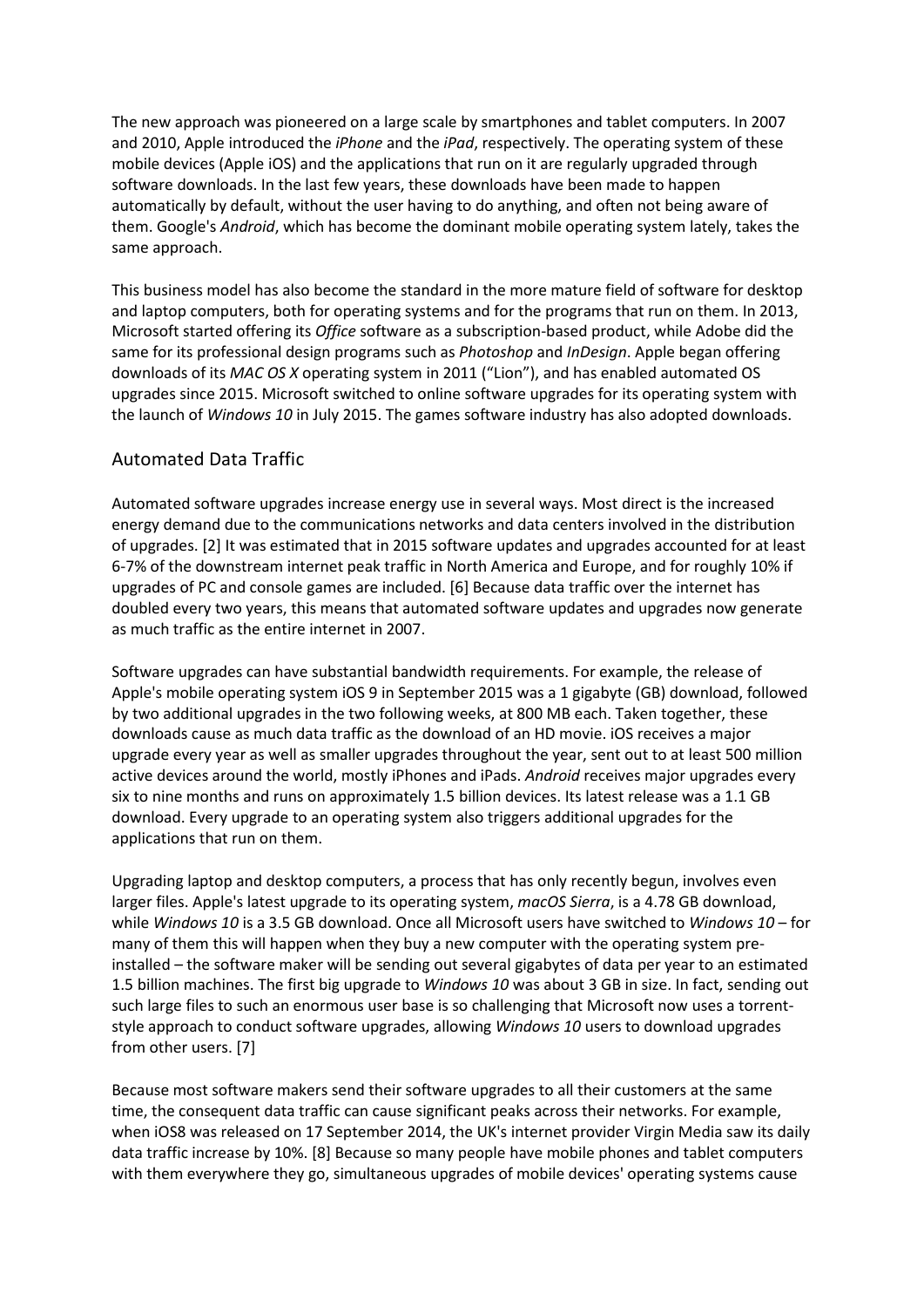bandwidth spikes that can overwhelm local networks if not properly prepared for – either by extending the network, or by installing caching services. In businesses and other organisations such as campus universities, data traffic can surge by 70% per day during iOS upgrades. [9] [10]

# Raising Energy Demand in Unexpected Ways

Shipping software on discs in cardboard boxes also uses energy, but automating software upgrades greatly increases the number of them. In the traditional software business model, many users chose to keep older versions of software running on their computers, even if newer releases were available. With automatic software upgrades, all users are upgraded to the latest version when it becomes available, whether they want to do so or not.

In addition to the network energy required for the update itself, automatic software upgrades can also increase energy use in less direct ways. While software upgrades are not as demanding on infrastructures as audio and video streaming, they are a key mechanism enabling the distribution of internet-based communication and services, including audio and video streaming. [6] Upgrades can change the data consumption of these applications, and thus the energy demand for the data traffic of these services. For example, in 2013, *Netflix* sent out a software upgrade that allowed users to view content in "super HD" resolution, which generates up to 50% more data traffic than the previous HD video resolution. In one stroke, this automatic software upgrade substantially increased energy use by all Netflix customers. Similarly, Facebook's "autoplay" feature, which causes videos to play automatically while users scroll through their newsfeeds, caused Facebook-related online data traffic to increase by at least 50%. [6]

Less obvious but perhaps even more important, automated software upgrades can increase energy use by reconfiguring devices in such a way that the upgrade influences the social practices that depend on these devices. Because digital devices are increasingly central to a large variety of social practices, such as communication, entertainment, shopping, cooking, or dating, automatic software updates can create subtle yet significant changes in the materiality of digital devices, sometimes steering practices in different, more energy-intensive directions. [6] For example, Facebook's "autoplay" feature mentioned above, or the introduction of YouTube's "post-play", which automatically begins playing the next video right after the first has finished are designed to modify online practices and encourage more viewing.

Finally, the connection between the software industry and its clients causes a data stream in the other direction, too. Software is not only downloaded but also generates routine and often invisible uploads, representing yet more data traffic. For example, *Windows 10* records basically everything that the user does on a computer, and sends back this data to Microsoft. [11] [12]

### Upgrading Computers on Wheels

As more and more consumer products become digitalised and networked, a trend that is known as the *Internet of Things*, automatic software upgrades will become a part of almost any electricity using device, with similar consequences for data traffic and energy use. Market predictions suggest that there will be 26 billion connected devices by 2020, or roughly three connected devices for every person on earth. [13] Examples are household appliances and consumer products (refrigerators, ovens, thermostats, light bulbs, bathroom scales, vacuum cleaners, video surveillance, even mattresses and diapers), health devices (insulin pumps, medicine dispensers, first-responder connectivity, telemedicine), and cars.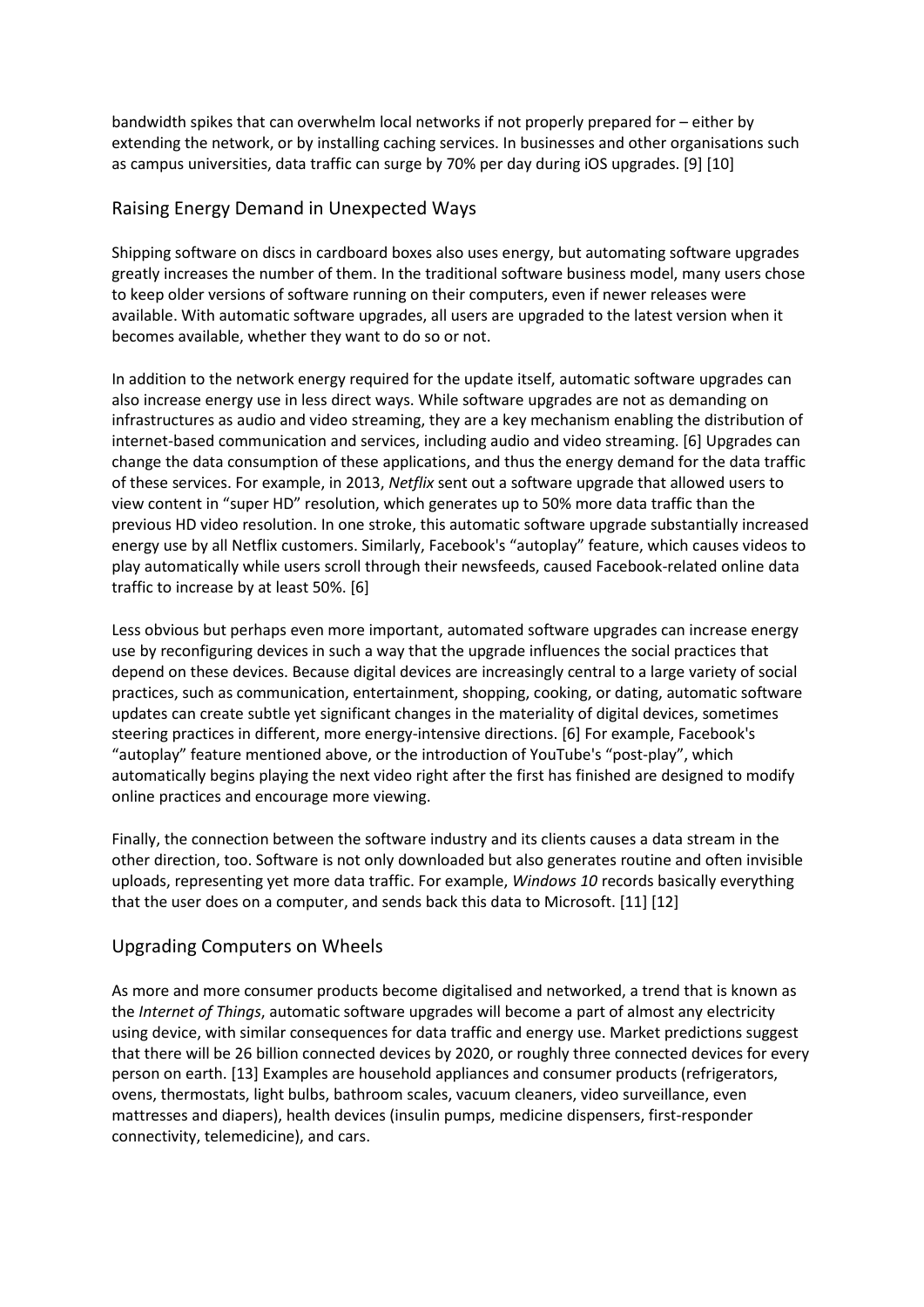The connected car is perhaps the most dramatic example of the effects of automated software upgrades on energy use. Today's cars have 25 to 50 central processing units and hundreds of sensors on-board. [14] Dashboard functions, steering, suspension, brakes, motor management and others are increasingly controlled by computers instead of mechanical linkages. The digitalisation of the automobile has caused a significant increase in the recall of cars, which need to be driven to the dealership or repairshops in order to fix software bugs. With connected cars, these software bugs could be solved through an over-the-air update, using a cellular or WiFi network. Networked cars also need security patches, just like networked computers. In December, cybersecurity advocates took over the control of a connected vehicle from 12 miles away, adjusting the driver's seat, activating the windshield wipers, and slamming on the brakes. [15]

Several car manufacturers are already updating and upgrading on-board navigation and entertainment systems over the internet, using either cellular networks, WiFi, or a satellite connection. The overall number of vehicles with built-in internet connectivity is estimated to increase from 10% of the overall market today to 90% by 2020. [16] Some car manufacturers have already gone beyond infotainment upgrades. Since 2012, Tesla Motors has been offering automatic software upgrades to its electric cars that solve software problems, add new features and functionality, or improve the performance of the car – basically as if it was a smartphone. For example, in 2013, following some incidents in which batteries caught fire after driving over a metal object on the road, Tesla sent out an over-the-air upgrade that gave its Model S more ground clearance at high speeds. [17][18]

As is the case with computers, automated software upgrades for cars will increase data traffic and energy use in the network. For now, there is little reliable information available on the size of these downloads, but what we do know is that there are roughly 1.2 billion cars on the roads today, a number that is estimated to rise to 2 billion in 2035. [19] Furthermore, connected cars are sending back a wealth of data to the car manufacturer about where the car is, how it's being driven and even contact details, synced from mobile phones. This upload data traffic promises to be much more frequent and comprehensive as in the case of computers. For example, the Mercedes Benz B-series transmits the vehicle's mileage, fuel level, coolant level and tyre pressure every two minutes. [20] According to some reports, connected cars will upload 25 GB of data to the cloud every hour. [21]

The move towards connected cars is encouraged by legislation. From April 2018, it will be impossible for car buyers to purchase non-connected vehicles in Europe, as all new vehicles must include support for a system that requires a mobile data connection to automatically communicate its exact location to emergency services in case of accident. [22] One of the technical challenges for connected cars is the lack of cellular coverage in many areas where cars are driven. Therefore, network operators need to extend coverage in these areas for connected car services to evolve. [16] Although connected cars are often presented as a sustainable solution, such claims – already poorly substantiated – ignore the extra energy use added in the network infrastructure.

#### Who or What Demands Energy?

Before the advance of networked devices and automated software updates, the energy use of an appliance was rather predictable, because the features of such devices were static. However, with networked devices and automated software updates, manufacturers can unilaterally decide to send out an update that increases data and also energy use for all devices, without any input from consumers. Although this increased energy demand will be attributed to consumers, in fact they have little control over it.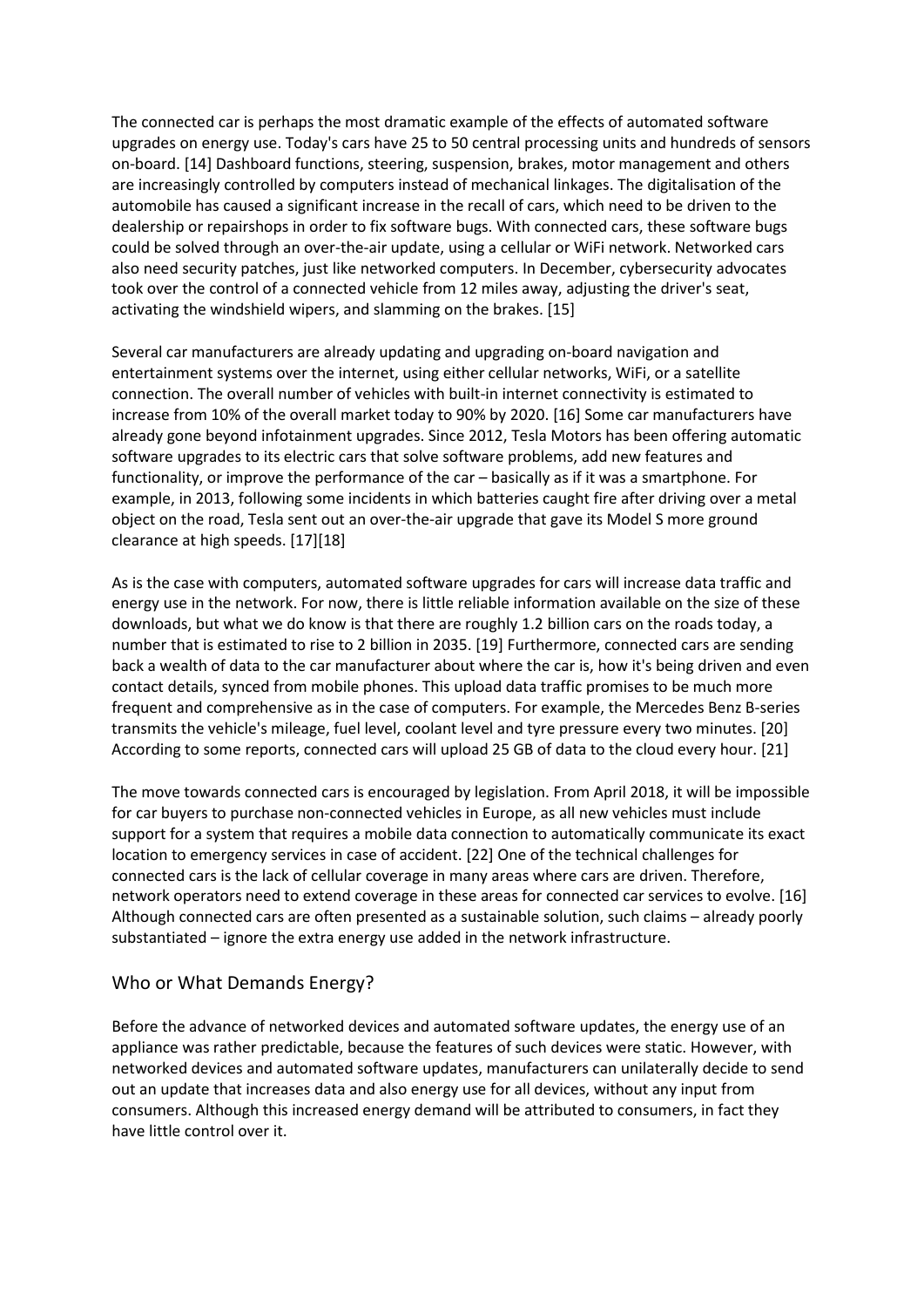In conclusion, automatic software updates and upgrades will put an increasing strain on communications networks and raise energy demand in several other ways, not just for computers and smartphones, but for a whole range of other products as well. Such machine-to-machine traffic will happen regardless of what people do.

Energy policy makers have yet to envisage a world in which escalating demand is automated, or in which campaigns and incentives to persuade people to reduce energy consumption are entirely beside the point – as they are with upgrades which go on behind the scenes. There is as yet no attempt to anticipate or restrain what are becoming self-perpetuating engines of demand, and no clear idea of where to begin. Instead, in the UK and in countries around the world, governments are committed to enabling super-fast broadband, laying down an infrastructure on which these forms of escalation depend.

In the face of trends like these, the challenge is to reboot ways of thinking about the 'drivers' of energy demand, and think again where responsibilities and opportunities for demand reduction might lie.

### References:

[1] [Why we need a speed limit for the internet.](http://www.lowtechmagazine.com/2015/10/can-the-internet-run-on-renewable-energy.html) Kris De Decker, Low-tech Magazine, October 2015.

[2] [Are there limits to growth in data traffic?:](http://limits2016.org/papers/a14-hazas.pdf) On time use, data generation and speed. Mike Hazas, Janine Morley, Oliver Bates, Adrian Friday. LIMITS '16, June 08-10, 2016, Irvine, CA, USA.

[3] [United Kingdom Internet Users.](http://www.internetlivestats.com/internet-users/uk/) Internet Live Stats. Retrieved January 2017.

[4] [Demand in my pocket: mobile devices and the data connectivity marshalled in support of](http://www.demand.ac.uk/wp-content/uploads/2016/06/Lord-Demand-in-pocket.pdf)  [everyday practice.](http://www.demand.ac.uk/wp-content/uploads/2016/06/Lord-Demand-in-pocket.pdf) Carolynne Lord, Mike Hazas, Adrian Clear, Oliver Bates, Rosalind Whittam, Janine Morley, Adrian Friday. CHI 2015, April 18-23, Seoul, Republic of Korea.

[5] [Gains and Losses in Functionality: An Experimental Investigation of the Effect of Software](https://www.researchgate.net/profile/Alexander_Benlian/publication/287968165_Gains_and_Losses_in_Functionality_-_An_Experimental_Investigation_of_the_Effect_of_Software_Updates_on_Users)  [Updates on Users.](https://www.researchgate.net/profile/Alexander_Benlian/publication/287968165_Gains_and_Losses_in_Functionality_-_An_Experimental_Investigation_of_the_Effect_of_Software_Updates_on_Users) Tillmann Grupp et al. November 2015

[6] [Automatic software updates, data flows and energy demand.](http://www.demand.ac.uk/wp-content/uploads/2016/03/DEMAND2016_Full_paper_130-Hazas.pdf) Mike Hazas, March 2016.

[7] [Sadly, Windows 10 is stealing your bandwith by default –](http://thehackernews.com/2015/08/windows-10-update.html) disable it immediately, The Hacker News, August 2015

[8] [iOS8 launch sparks busiest download day for Virgin Media.](http://www.virginmedia.com/corporate/media-centre/press-releases/ios-8-launch-sparks-busiest-download-day-for-virgin-media.html) Virgin Media press release,18 September 2014.

[9] [iOS 7 release caused huge traffic spike on campus networks.](https://campustechnology.com/articles/2013/10/17/ios-7-release-caused-huge-traffic-spike-on-campus-networks.aspx) David Raths, Campus Technology, October 17, 2013

[10[\] iOS and Windows Updates: Storming the university campus network in unwelcome and](http://qwilt.com/ios-and-windows-updates-storming-the-university-campus-network-in-welcome-and-unwanted-ways/)  [unwanted ways.](http://qwilt.com/ios-and-windows-updates-storming-the-university-campus-network-in-welcome-and-unwanted-ways/) Mark Fisher, Qwilt, October 2015.

[11[\] Windows 10 and your privacy: what you need to know.](https://www.maketecheasier.com/windows-10-privacy/) Christopher Harper, Make Tech Easier, 18 August 2015.